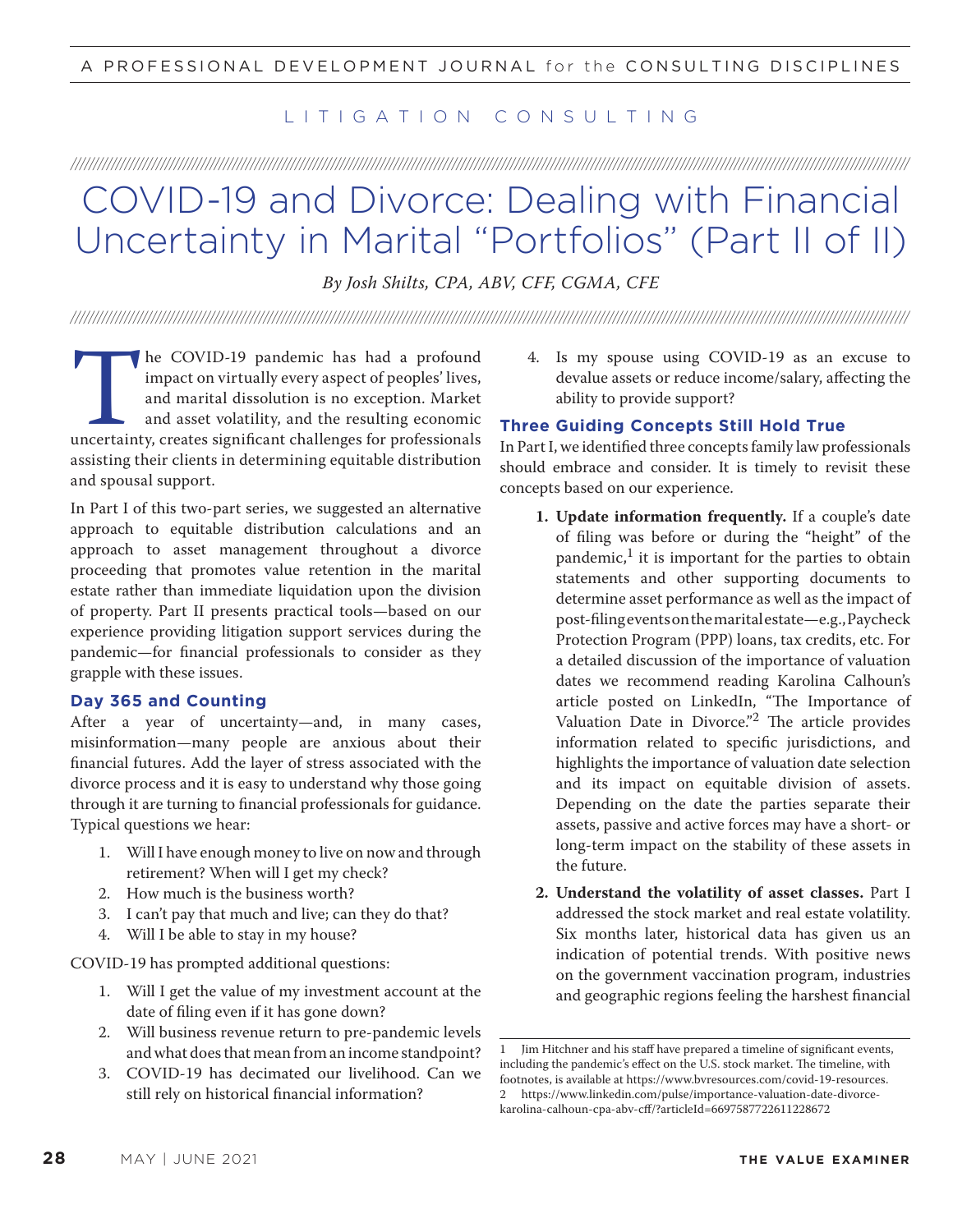impacts are seeing light at the end of the tunnel (although they may emerge from the tunnel into a new business environment characterized by increased online communication, global supply chains, and changes in purchasers and purchasing patterns). Coupled with this is the emergence and impact of government stimulus programs, including childcare tax credits, earned income tax credits, unemployment benefit taxation, PPP, economic injury disaster loans (EIDL), debt forbearance, individual stimulus checks, and rent moratoriums. Knowing when these and other programs come to an end—as well as any potential rollbacks of tax reductions and other changes made by the Tax Cuts and Jobs Act—will have an impact on decision-making.

**3. Research industry and economic implications.** That same historical data and related trends have revealed certain "winners and losers" in the equity and housing markets. New industries and business concepts have developed, shaped by suppliers and competition. The pandemic has also affected the location of assets and the type of work people do (generally benefiting smaller urban areas, such as Austin, Jacksonville, and Phoenix) as well as negatively impacting certain industries, such as travel and hospitality, food and beverage distribution and service, and sports and entertainment. Understanding the industry you are analyzing and the location of the couple and their assets is more important than ever, given the potentially dramatic differences. For example, it is not unreasonable to assume that a hotel in New York City is not performing as well as other hotels in less populated regions with outdoor activities, even though they are in the same industry.

## **Understanding the industry you are analyzing and the location of the parties and their assets is more important than ever, given the potentially dramatic differences.**

#### **Tools to Consider**

#### **COVID-19 Considerations Questionnaire (Exhibit 1)**

This questionnaire is not an all-encompassing tool; it should be adjusted based on the specific facts and circumstances of a case. Its purpose is to identify historical information regarding income, expenses, assets, and liabilities and compare it to data from the current COVID-19 period (e.g., 2020). Then, using research on the local economy and the spouses' jobs or businesses, professionals can gather information to assess the potential magnitude and likelihood (i.e., permanent versus temporary) of COVID-19 impacting the couple's financial portfolio.

#### **Cash Flow Statement (Exhibit 2)**

It is not uncommon for spending to have remained stable or even to have increased during the pandemic, even when couples were experiencing financial hardship. This was evident when it came to business owners relying on funding sources other than earnings, such as outstanding accounts receivable, lines of credit, government stimulus programs (e.g., EIDL, PPP), and increased cash flow due to debt forbearance programs. At first blush, a review of bank or credit card statements may show continued cash inflows and outflows comparable to historical periods; however, a closer look at the balance sheet may identify funding apart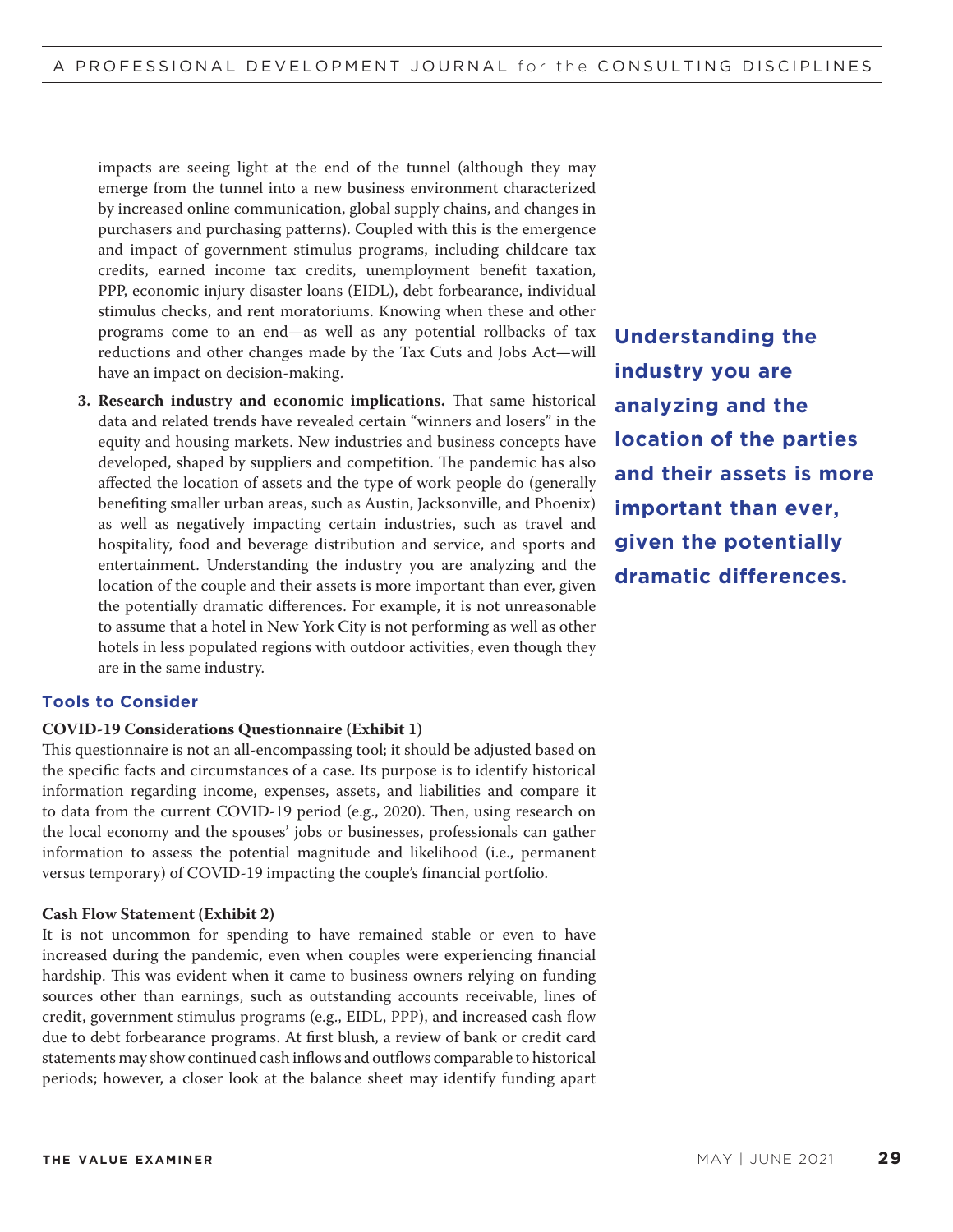## **Knowing your client's goals and which assets/income align with them will serve as a compass as you navigate the choppy waters ahead.**

from traditional operating activities. Exhibit 2 illustrates an actual case in which we identified the source of funds.

#### **Net Worth Method (Exhibit 3)**

The statement of cash flows is a powerful tool for analyzing businesses, but for personal financial analysis, one recommendation is to use the net worth method. The IRS website describes this method as follows:

> An investigation utilizing the net worth method of proof differs from a specific item method in that direct comparisons of income, expenses, and credits cannot be made. The net worth method of proof utilizes evidence of income applications such as asset accumulation, liability reduction, expenditures, and other financial data to indirectly establish correct taxable income. An accounting is made showing how funds generated from income were applied by identifying increases to net assets and various expenditures. After making adjustments for exemptions, itemized deductions, nontaxable income, and nondeductible losses, the courts permit the IRS to infer, indirectly, that the remainder is taxable income.<sup>3</sup>

By reviewing the personal balance sheet prior to the pandemic and comparing it to the date of filing and then also to the most recent financial statement, you can determine if there are any significant changes or discrepancies. Be sure to check your state or local jurisdiction to understand which dates to review and whether the date of filing or the date of trial is the most appropriate date for measurement of the current financial status. Residential real estate prices generally have increased during the pandemic, debt payments or student loans could have been deferred, and additional credit cards could have been accumulated, so it may be necessary for each spouse to pull their credit reports to identify and confirm any new activity during COVID-19.

The benefit is not only in reconciling and recognizing disposable income (income minus expenses) as compared to the change in net worth, but also identifying where falsehoods reported on a financial affidavit may exist as it relates to income or expenses. By reviewing liability balances, this type of analysis can identify whether spending was impacted.

#### **Conclusion**

As we enter into the next phase of the pandemic, we will be faced with new questions to answer, such as: How long will the market keep reacting like this? When will my business be back to pre-COVID-19 levels? Will the uptick in business continue? Focusing on the fundamentals is important. Communicating the importance of valuation dates, discussing historical trends along with future projections, and monitoring industry information will continue to be pillars of achieving success for our clients. Now more than ever we need to be sure to communicate all components of our analyses (good and bad) as the volatility experienced externally will most likely mirror personal assets. Knowing your client's goals and which assets/income align with them will serve as a compass as you navigate the choppy waters ahead. VE



*Josh Shilts, CPA, ABV, CFF, CGMA, CFE, is president of Shilts CPA, PLLC, with o*ffi*ces in Jacksonville and Ocala, Florida. Shilts CPA, PLLC provides businesses and their owners with traditional tax and accounting services and provides attorneys, agencies, businesses, and individuals with litigation support* 

*and expert witness services (forensic accounting, business valuation, economic damages). Mr. Shilts has testified in numerous state jurisdictions as well as in U.S. bankruptcy court and other federal courts. Email: josh@shiltscpa.com.*

<sup>3</sup> IRS Internal Revenue Manuals, Section 9.5.9.5, Net Worth Method of

Proof, https://www.irs.gov/irm/part9/irm\_09-005-009.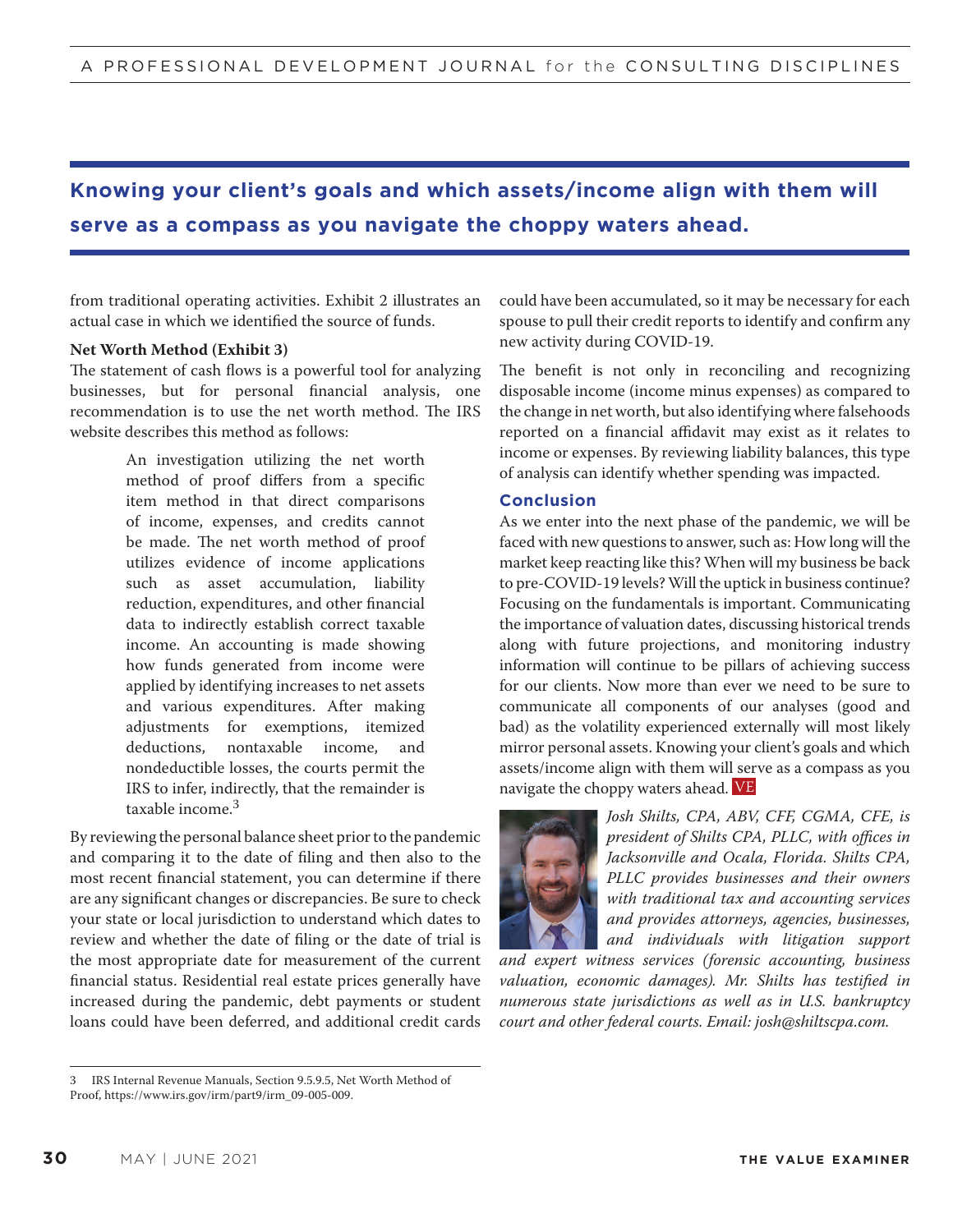## A PROFESSIONAL DEVELOPMENT JOURNAL for the CONSULTING DISCIPLINES

### **Exhibit 1: COVID–19 Considerations—Questionnaire**

| What was total "income"?                      | 2017 | 2018 | 2019 | Commentary |
|-----------------------------------------------|------|------|------|------------|
| Wages                                         |      |      |      |            |
| Dividends                                     |      |      |      |            |
| Capital gains/losses                          |      |      |      |            |
| Rental income                                 |      |      |      |            |
| <b>Business income</b>                        |      |      |      |            |
| Retirement distributions                      |      |      |      |            |
| Other                                         |      |      |      |            |
|                                               |      |      |      |            |
| List "major" expenses and/or cash outlays:    | 2017 | 2018 | 2019 | Commentary |
| Home                                          |      |      |      |            |
| Medical                                       |      |      |      |            |
| Auto                                          |      |      |      |            |
| Investments                                   |      |      |      |            |
| Education                                     |      |      |      |            |
| Lifestyle                                     |      |      |      |            |
| Vacation                                      |      |      |      |            |
| Health-mental                                 |      |      |      |            |
| Health-physical                               |      |      |      |            |
| Children                                      |      |      |      |            |
| Education                                     |      |      |      |            |
| Medical                                       |      |      |      |            |
|                                               |      |      |      |            |
| What assets have you acquired and/or "built"? | 2017 | 2018 | 2019 | Commentary |
| Home                                          |      |      |      |            |
| Auto                                          |      |      |      |            |
| Jewelry                                       |      |      |      |            |
| Retirement                                    |      |      |      |            |
| <b>Business</b>                               |      |      |      |            |
| Real estate, land, etc.                       |      |      |      |            |
| Liquid investments                            |      |      |      |            |
| Tax assets                                    |      |      |      |            |
| Inheritance                                   |      |      |      |            |
| Deferred compensation                         |      |      |      |            |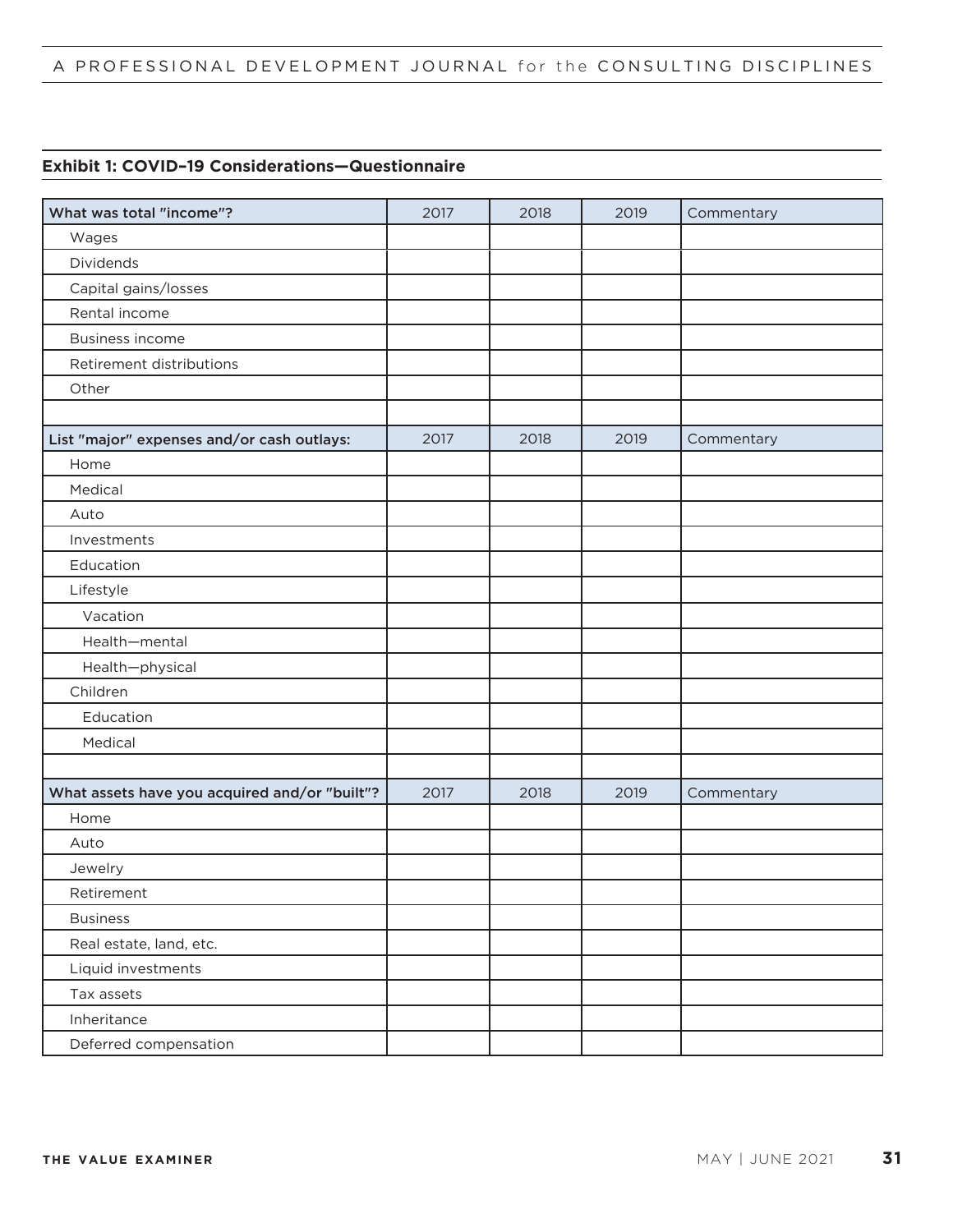## A PROFESSIONAL DEVELOPMENT JOURNAL for the CONSULTING DISCIPLINES

### **Exhibit 1: COVID–19 Considerations—Questionnaire (Continued)**

| What liabilities have you incurred?         | 2017 | 2018      | 2019       | Commentary |
|---------------------------------------------|------|-----------|------------|------------|
| Home                                        |      |           |            |            |
| Medical                                     |      |           |            |            |
| Auto                                        |      |           |            |            |
| Education                                   |      |           |            |            |
| Lines of credit                             |      |           |            |            |
| <b>Business</b>                             |      |           |            |            |
| Credit cards                                |      |           |            |            |
| Personal loans                              |      |           |            |            |
| <b>Tax liabilities</b>                      |      |           |            |            |
|                                             |      |           |            |            |
| How has COVID-19 impacted the following:    | 2020 | Magnitude | Permanent/ | Commentary |
|                                             |      | (4)       | Temporary  |            |
| Wages                                       |      |           |            |            |
| Dividends                                   |      |           |            |            |
| Capital gains/losses                        |      |           |            |            |
| Rental income                               |      |           |            |            |
| <b>Business income</b>                      |      |           |            |            |
| Retirement distributions                    |      |           |            |            |
| Other                                       |      |           |            |            |
|                                             |      |           |            |            |
| Has COVID-19 caused any expenses related to | 2020 | Magnitude | Permanent/ | Commentary |
| the following:                              |      | (4)       | Temporary  |            |
| Home                                        |      |           |            |            |
| Medical                                     |      |           |            |            |
| Auto                                        |      |           |            |            |
| Investments                                 |      |           |            |            |
| Education                                   |      |           |            |            |
| Lifestyle                                   |      |           |            |            |
| Vacation                                    |      |           |            |            |
| Health-mental                               |      |           |            |            |
| Health-physical                             |      |           |            |            |
| Children                                    |      |           |            |            |
| Education                                   |      |           |            |            |
| Medical                                     |      |           |            |            |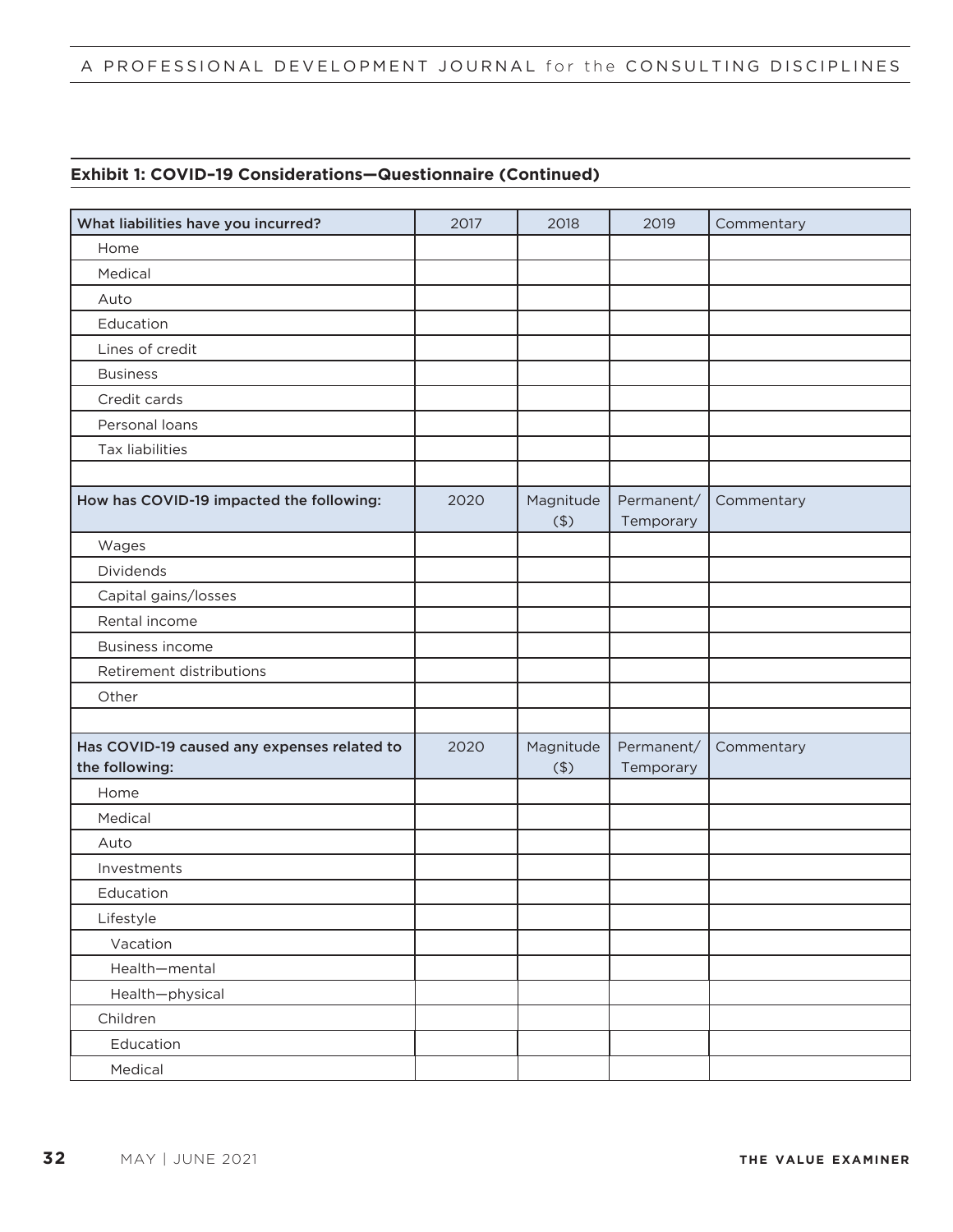## **Exhibit 1: COVID–19 Considerations—Questionnaire (Continued)**

| How have your assets been impacted by<br><b>COVID-19?</b>    | 2020 | Magnitude<br>(4) | Permanent/<br>Temporary | Commentary |
|--------------------------------------------------------------|------|------------------|-------------------------|------------|
| Home                                                         |      |                  |                         |            |
| Auto                                                         |      |                  |                         |            |
| Jewelry                                                      |      |                  |                         |            |
| Retirement                                                   |      |                  |                         |            |
| <b>Business</b>                                              |      |                  |                         |            |
| Real estate, land, etc.                                      |      |                  |                         |            |
| Liquid investments                                           |      |                  |                         |            |
| Tax assets                                                   |      |                  |                         |            |
| Inheritance                                                  |      |                  |                         |            |
| Deferred compensation                                        |      |                  |                         |            |
|                                                              |      |                  |                         |            |
| Have you incurred any liabilities due to<br><b>COVID-19?</b> | 2020 | Magnitude<br>(4) | Permanent/<br>Temporary | Commentary |
| Home                                                         |      |                  |                         |            |
| Medical                                                      |      |                  |                         |            |
| Auto                                                         |      |                  |                         |            |
| Education                                                    |      |                  |                         |            |
| Lines of credit                                              |      |                  |                         |            |
| <b>Business</b>                                              |      |                  |                         |            |
| Credit cards                                                 |      |                  |                         |            |
| Personal loans                                               |      |                  |                         |            |
| Tax liabilities                                              |      |                  |                         |            |

## **COVID-19 Assessment:**

A. Address client concerns by reviewing historical financial assessment along with COVID-19 impact analysis.

B. Quanitfy the "magnitude" and "likelihood" of client concerns.

- 1. Magnitude—discuss concept of materiality and determine a dollar amount to associate that addresses client concerns, risks, etc.
- 2. Likelihood—discuss and assess client concerns. Provide support (i.e., economic outlook, projections of retirement needs, etc.) to address concerns and educate client to better assess the likelihood.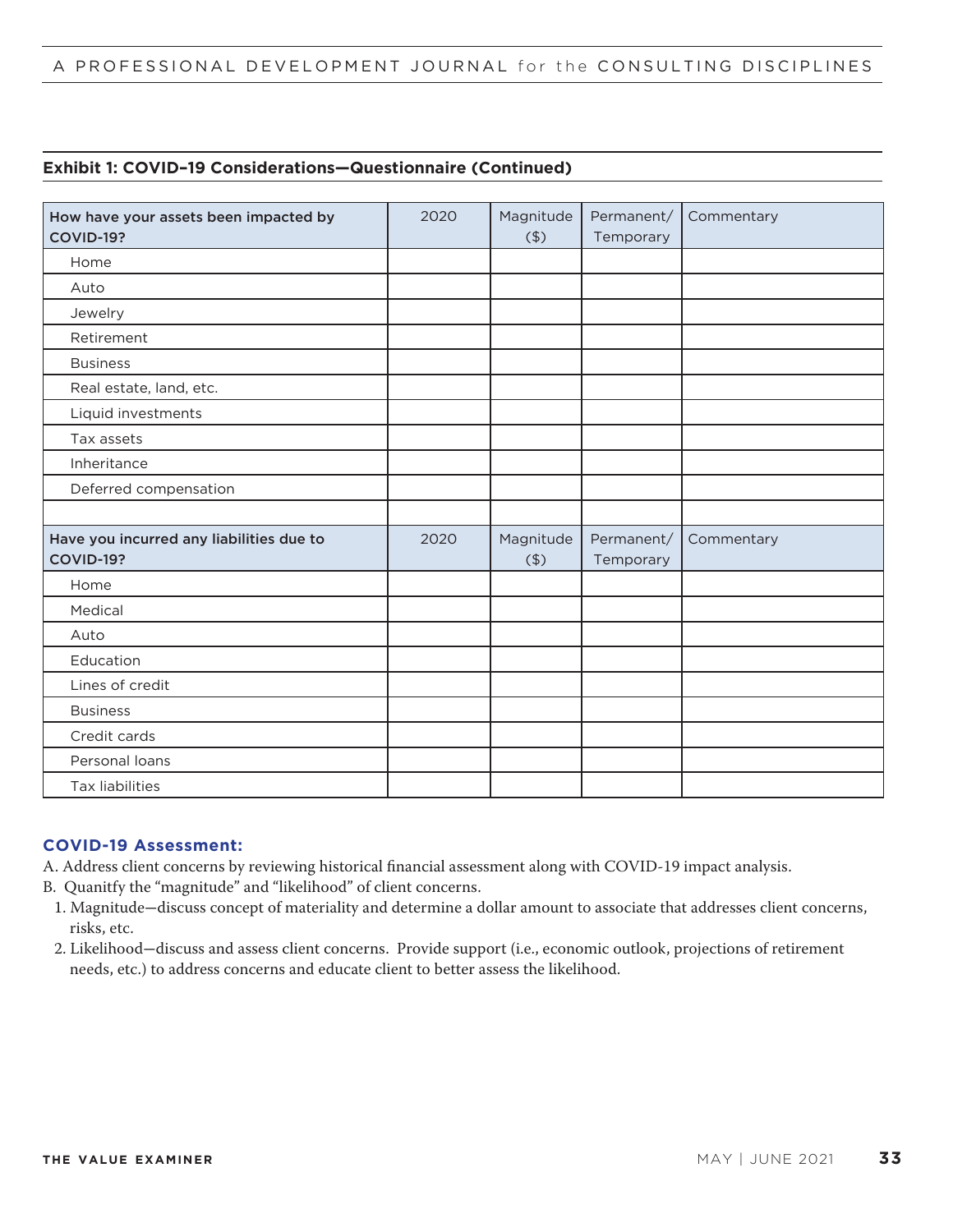#### **EXHIBIT 2: COVID–19—Business Cash Flow**

#### **Historical Period—Statement of Cash Flows**

|                                                        | 12/31/18     | 12/31/19     | Date of Filing | 12/31/20   |
|--------------------------------------------------------|--------------|--------------|----------------|------------|
| <b>Cash from Operating Activities</b>                  |              |              |                |            |
| Net income (adjusted for disallowed tax<br>deductions) | \$232,831    | \$148,106    | \$155,381      | \$26,282   |
| Addback depreciation and amortization                  | 22,503       | 23,834       | 12,482         |            |
| Change in non-cash current assets                      |              |              | (122, 117)     | 88,100     |
| Change in other assets                                 |              |              |                | (2, 317)   |
| Change in current liabilities                          | 136, 137     | (136, 137)   | 96,445         | (56, 792)  |
| Net cash provided by operating activities              | \$391,471    | \$35,803     | \$142,191      | \$55,273   |
| <b>Cash from Investment Activities</b>                 |              |              |                |            |
| Loans to shareholder                                   | (106, 441)   | 106,441      |                |            |
| Gains/(losses) on sale of property                     | 27,000       |              |                |            |
| Purchase of property, plant, and equipment             | (63, 059)    |              | (22, 129)      | 35,735     |
| Net cash provided by investment activities             | \$(142, 500) | \$106,441    | \$(22, 129)    | \$35,735   |
| <b>Cash from Financing Activities</b>                  |              |              |                |            |
| Change in long-term debt                               | 24,271       | (9,804)      | (42, 207)      | 108,517    |
| Shareholder distributions                              | (329, 353)   | (144, 063)   | (82, 046)      | (116, 250) |
| Net cash provided by financing activities              | \$(305, 082) | \$(153, 867) | \$(124, 253)   | \$(7, 733) |
| Increase (decrease) in cash from all activities        | \$(56, 111)  | \$(11, 623)  | \$(4, 191)     | \$83,275   |
|                                                        |              |              |                |            |
| Cash balance reported at end of year                   | 36,686       | 25,063       | 20,872         | 104,147    |
| Less cash balance reported at beginning of year        | (92, 797)    | (36, 686)    | (25, 063)      | (20, 872)  |
| Change in reported cash balance                        | (56, 111)    | (11, 623)    | (4, 191)       | 83,275     |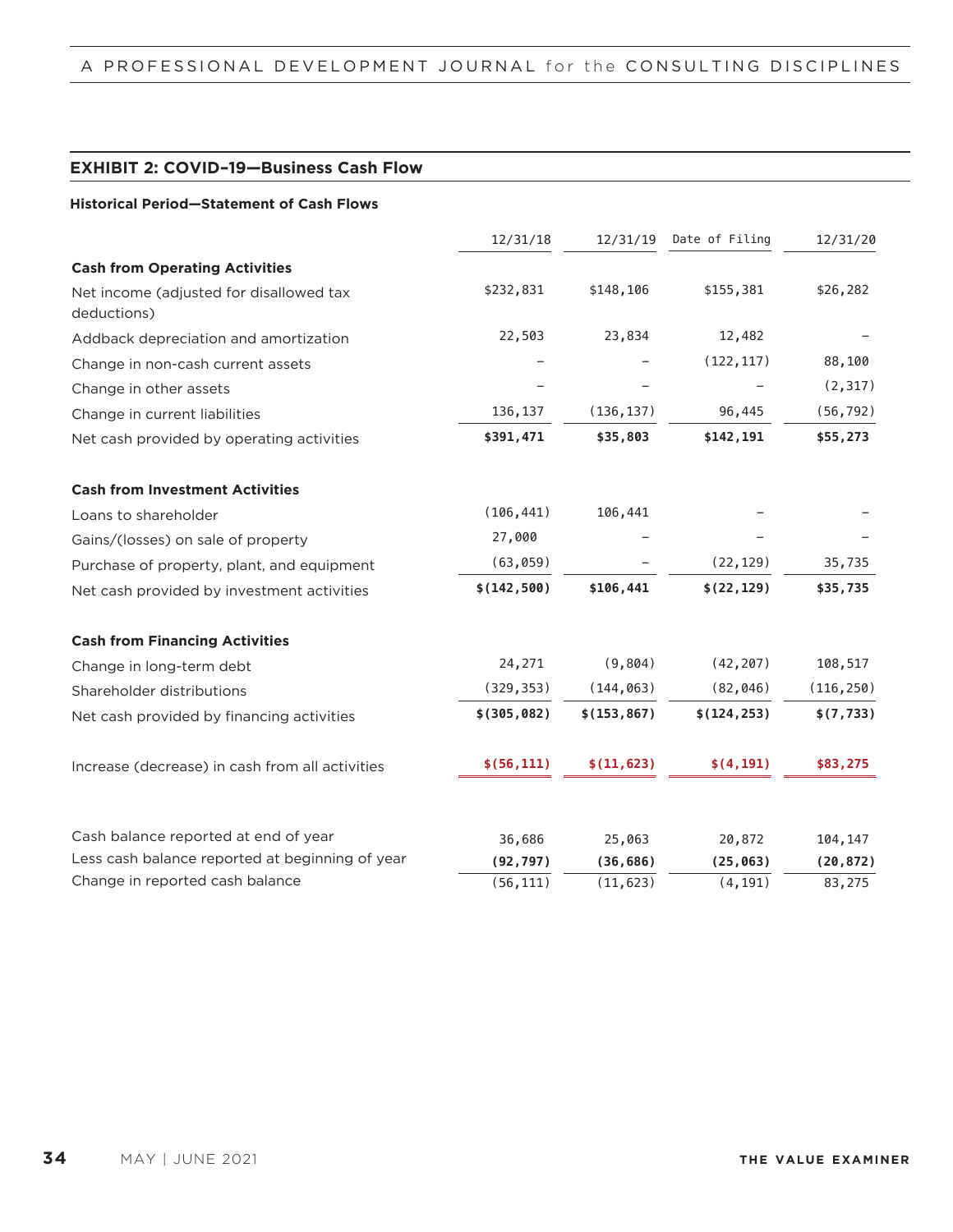### **EXHIBIT 3: COVID–19—Net Worth Method**

#### **Date of Separation (Division of Assets): Dec. 31, 2020**

|                          | 12/31/19   | Date of Filing | 12/31/20   |
|--------------------------|------------|----------------|------------|
| Assets:                  |            |                |            |
| Checking #1234           | \$1,000    | \$5,000        | \$2,000    |
| Savings #5678            | 5,000      | 500            |            |
| Investment account #A123 | 25,000     | 20,000         | 10,000     |
| Investment account #B456 | 125,000    | 125,000        | 100,000    |
| 401(k)                   | 200,000    | 100,000        | 250,000    |
| Marital home             | 750,000    | 750,000        | 900,000    |
| Mortgage                 | (450, 000) | (440, 000)     | (400, 000) |
| Automobile               | 35,000     | 45,000         | 20,000     |
| Jewelry                  | 5,000      | 5,000          | 5,000      |
| Total                    | \$696,000  | \$610,500      | \$887,000  |
| Liabilities:             |            |                |            |
| Credit card 1            | \$30,000   | \$40,000       | \$40,000   |
| Credit card 2            | 1,500      | 15,000         | 20,000     |
| Auto Ioan                | 25,000     | 20,000         | 15,000     |
| Student loan             | 100,000    | 100,000        | 95,000     |
| Line of credit           | 50,000     | 60,000         | 70,000     |
| Total                    | \$206,500  | \$235,000      | \$240,000  |
| Net Worth                | \$489,500  | \$375,500      | \$647,000  |

*Reconciliation with Change in Net Worth* **<b>\$157,500** 

*(Continued on next page)*